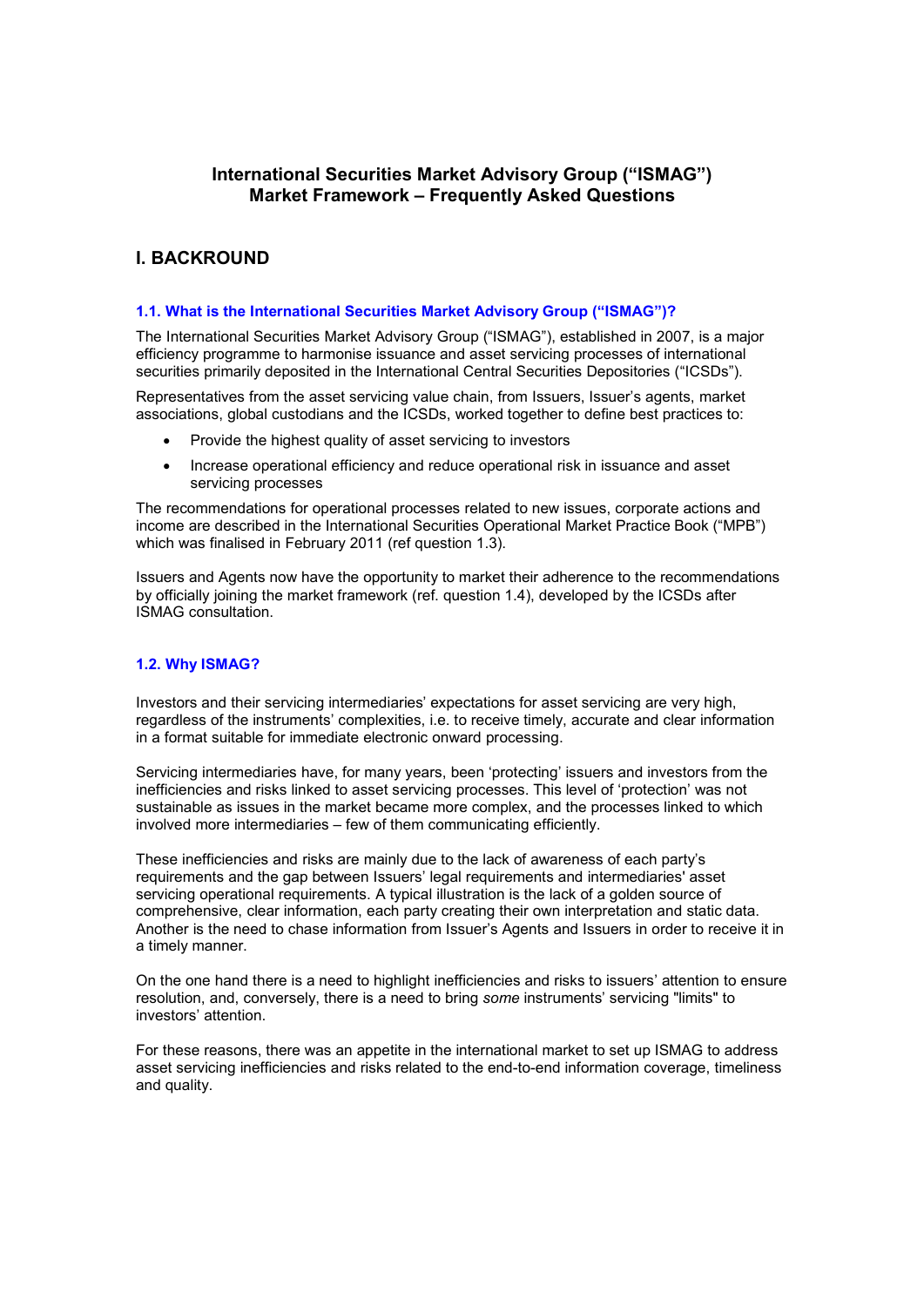## **1.3.What is the "MPB"?**

The MPB documents the recommendations and current best practices of some best of class parties for each of the relevant asset servicing processes, all reached through a collaborative and consultative effort in dedicated working groups, one for each stream, covering new issues, corporate actions and income processing.

The recommendations and best practices describe each market segment's roles and responsibilities, "who" needs to do "what" to "whom" and by "when", to ultimately address custodians' and investors' needs, while increasing efficiency and reducing risks for all parties in the servicing chain. The MPB also helps clients improve their understanding of the whole 'behind the scenes' process involved in servicing their securities.

Among the recommendations the MPB includes prescriptions for:

- · timely provision of draft, final and amended new issues documentation, for both standalone and securities issued under programme,
- · syndicated new issues closing requirements for same day settlement,
- · corporate action event notification and processing,
- · income event notifications and processing, and,
- · the **ISMAG taxonomy** a set of information checklists and specific drafting recommendations for issue documentation and event notifications.

These "bottom-up" recommendations are complementary to top-down recommendations issued on a European level, the Corporate Actions Joint Working Group, operated under the auspices of CESR), and globally, the ISSA Global Corporate Actions Principles.

For an overview of the best practices – please refer to the MPB chapter **1.2 ISMAG Best Practices Summary**.

# **1.4.What is the Market Framework?**

At the beginning of March 2011, the ICSDs launched a new market framework to foster market adherence, mainly by upstream parties, i.e. Issuers, their legal counsels, servicing agents, etc., to the recommendations described in the MPB.

The framework was developed to:

• Improve market performance, service quality and reduce risks in the issuance and servicing of international securities,

• Increase market transparency towards both investors and issuers.

The framework combines two axes, 'adherence' and 'compliance'.

- $\circ$  Issuers and their agents have the opportunity to voluntarily acknowledge their adherence to the MPB recommendations by providing the respective Letter of Representation (LoR) to both ICSDs.
- $\circ$  Effective adherence and compliance to the MPB recommendations will be monitored by a set of Key Performance Indicators ("KPIs"), measured against pre-defined benchmarks, as set out in the MPB.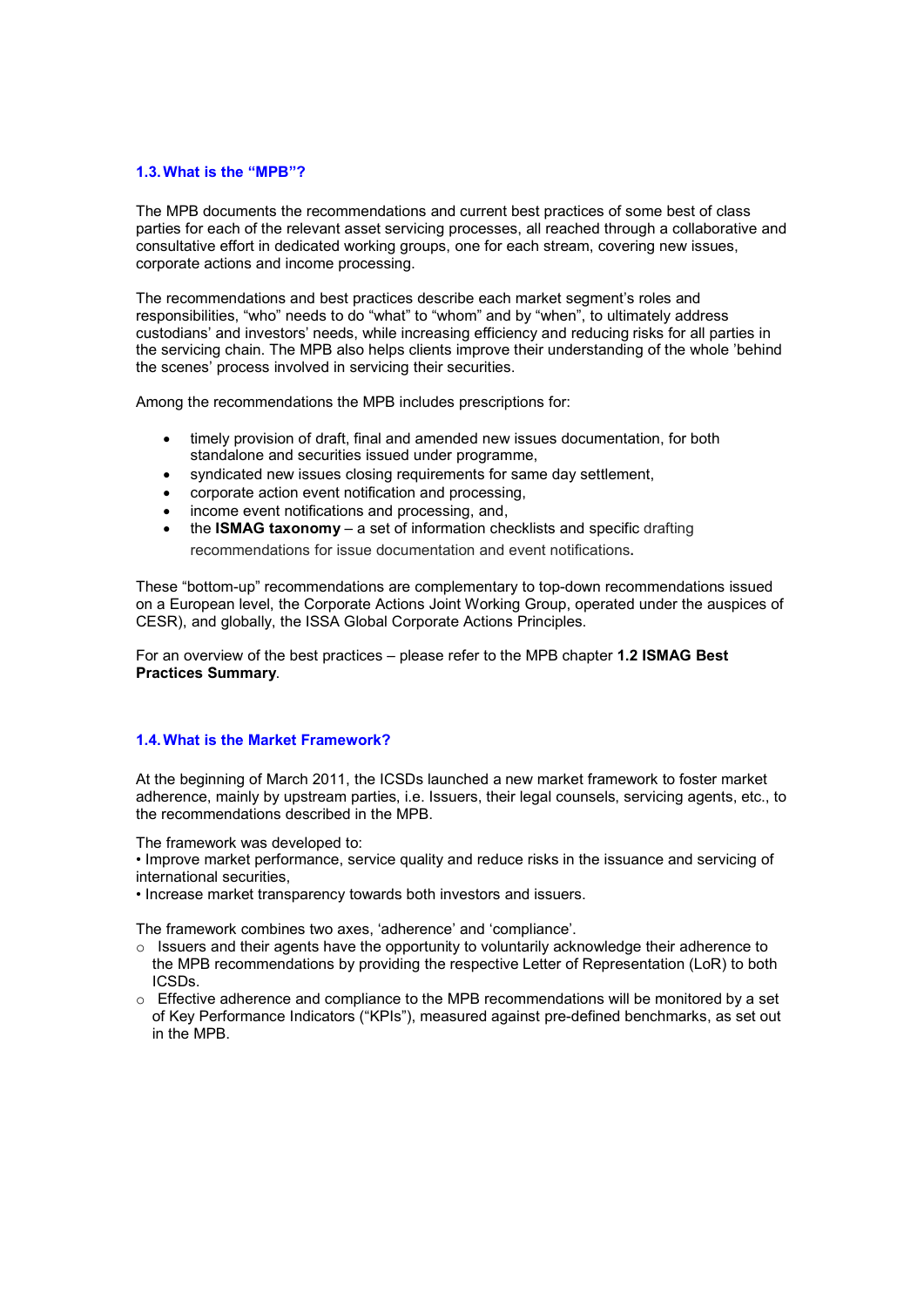## **1.5.ISMAG – In summary - What's in it for …?**

- **Issuers?**
- $\checkmark$  Increased Investors' satisfaction
- $\checkmark$  Attractive and competitive issuance model to expand Investor base
- $\checkmark$  Better servicing and increased efficiency, leading to reduced costs and risks
- · Issuer agents and servicing intermediaries?
- $\checkmark$  Improved service level towards Investors and Issuers,
- $\checkmark$  Attractive issuance model to expand Investor base
- $\checkmark$  Better cost control in a volume increasing and complex environment
- $\checkmark$  Better risk controls through increased efficiency and standardisation
- $\checkmark$  Improved and increased communication amongst various market players

## · Investors?

- $\checkmark$  Improved service levels in asset servicing, i.e. timely, complete and accurate information & processing
- $\checkmark$  Increased transparency on their assets performance/structure (e.g. "ISMAG Adherent" labels)

#### **1.6 Is ISMAG an ICSD initiative?**

The initiative is market-driven, sponsored by the ICSDs, but with representatives from all processing roles around the table. Collaboratively, these parties defined the recommendations contained in the Market Practice Book. The Project Management Office (PMO) role is performed by representatives from both ICSDs, who continue to report to the ISMAG.

# **II. MARKET FRAMEWORK – ADHERENCE**

#### **2.0. Why is a market framework necessary**?

Having defined the recommendations, the ISMAG has to ensure the recommendations are, firstly, well known in the international securities market by all Issuers and their Agents, across all locations, and secondly, correctly applied.

Indeed, through the market framework, the ICSDs will be able to increase awareness of the recommendations to a wider audience, and additionally we will be able to monitor the compliance against the recommendations. The market framework is similar to others already existing, e.g. DTCC in the U.S. apply a similar approach applicable to their procedures, which is supported by the U.S. Securities and Exchange Commission.

# **2.1. Why should an issuer adhere to the framework?**

The Issuer can market its engagement to implement the MPB recommendations to its newly issued securities in order to improve asset servicing quality provided to its investors. This can be done by sending an Issuer Letter of Representation (LoR) to both ICSDs. The Issuer has the possibility to submit representations for all its future issued securities or for a specific programme and its future drawdowns.

Those securities will be awarded an "ISMAG Adherent" label available online to the investor community on both ICSDs' websites.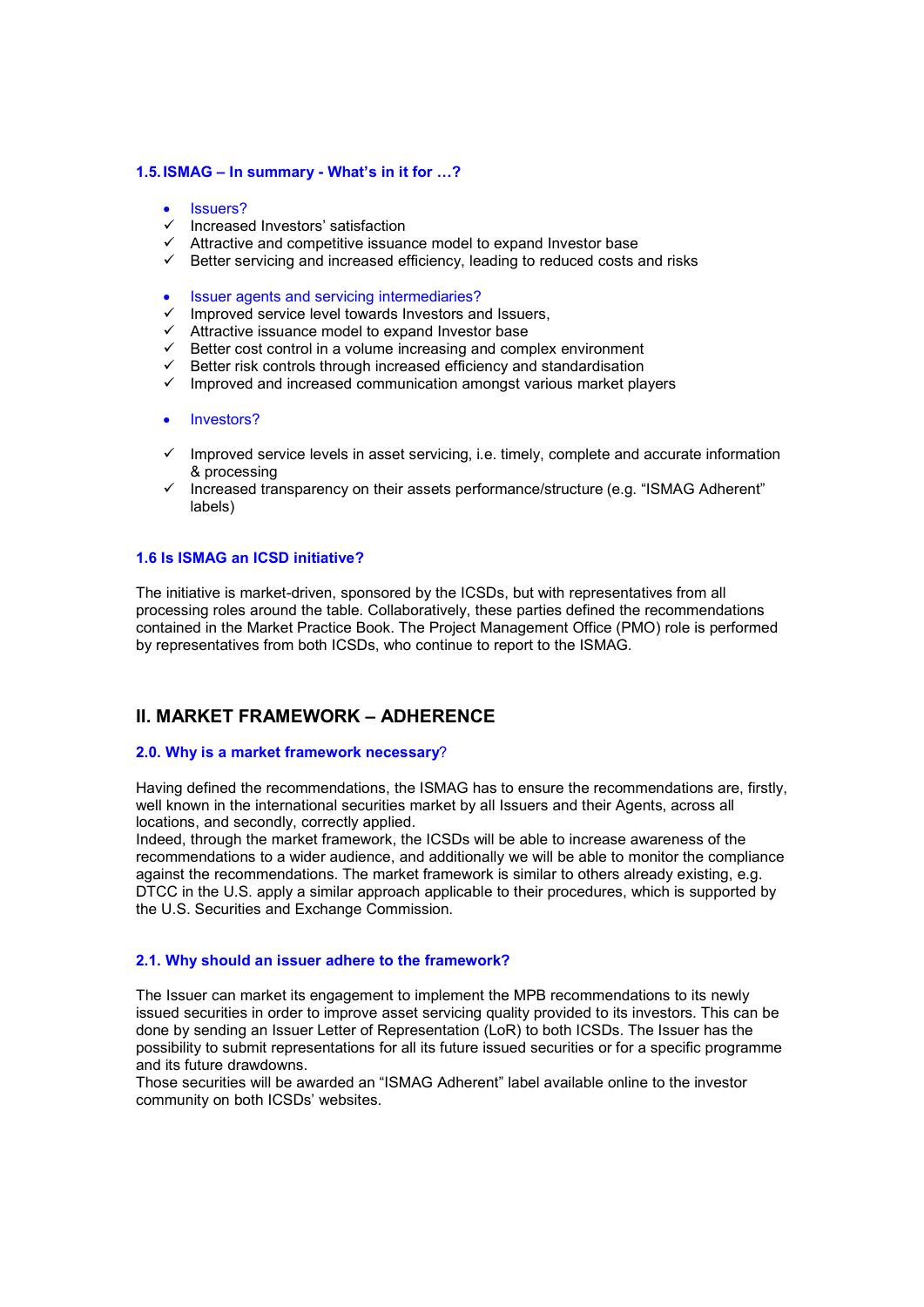Issuers also have the possibility to highlight specific securities' structures that may prevent calculation agents to provide information as per the defined benchmarks (i.e. fixing/determination date) by assigning such securities with an "ISMAG Exempt" label, thereby excluding them from the timeliness of rate fixing notifications benchmark measurement.

Both "ISMAG Adherent" and "ISMAG Exempt" labels for newly issued securities will bring transparency:

- $\checkmark$  to Investors on their securities portfolio and related expected service levels, being in line with MPB recommendations, and,
- $\checkmark$  to Issuers on their securities' compliance vis-à-vis the best practices, in other words how their various Agents are performing and ultimately servicing the Investor.

# **2.2. How will the ICSDs publish "ISMAG Adherent" Issues?**

As soon as an Issuer LoR is received by both ICSDs, the issuer's entity name will be published on the respective websites, either for all securities or for a specific securities programme, from a specified date.

The differentiation of adherence coverage will be done at the level of the security codes in the respective securities' databases with:

- · "ISMAG Adherent" label if an Issuer LoR has been received
- · "ISMAG Exempt" label in case an exception notification has also been received.

The relevant labels will be published on the respective ICSDs' websites, except if securities are defined as "confidential" by the lead manager.

If no Issuer LoR is received, no 'ISMAG' labels will be assigned.

# **2.3.What do the different ISMAG label values mean?**

- · A security with an **ISMAG Adherent** label means that its issuer has engaged to implement MPB recommendations by providing an Issuer LoR. Performance of the securities will be monitored against pre-defined benchmarks.
- · A security with an **ISMAG Exempt** label means that its issuer has engaged to implement MPB recommendations by providing an Issuer LoR, **except** that for this specific security, where the timeliness of rate fixing notifications from the calculation agent to the paying agent are not possible within the prescribed timeline of fixing/determination date + 1 business day, given the specific structure of the security. Investors shouldn't expect to receive the variable rate information within that benchmark and ISMAG exempt securities will not be included in income rate timeliness KPI monitoring.
- · A security without an 'ISMAG' label could mean that:
	- $\circ$  the security is not primarily deposited in the ICSDs, so the LoR is not applicable, or,
	- o the securities were issued before May 2011, so the ISMAG label is de-facto 'blank' as the framework is only applicable to newly issued securities, or,
	- o for securities issued after May 2011, it will mean that no Issuer LoR has been received yet or that the Issuer has provided LoR for some of its newly issued securities, but not on a 'blanket' basis, i.e. for all newly issued securities.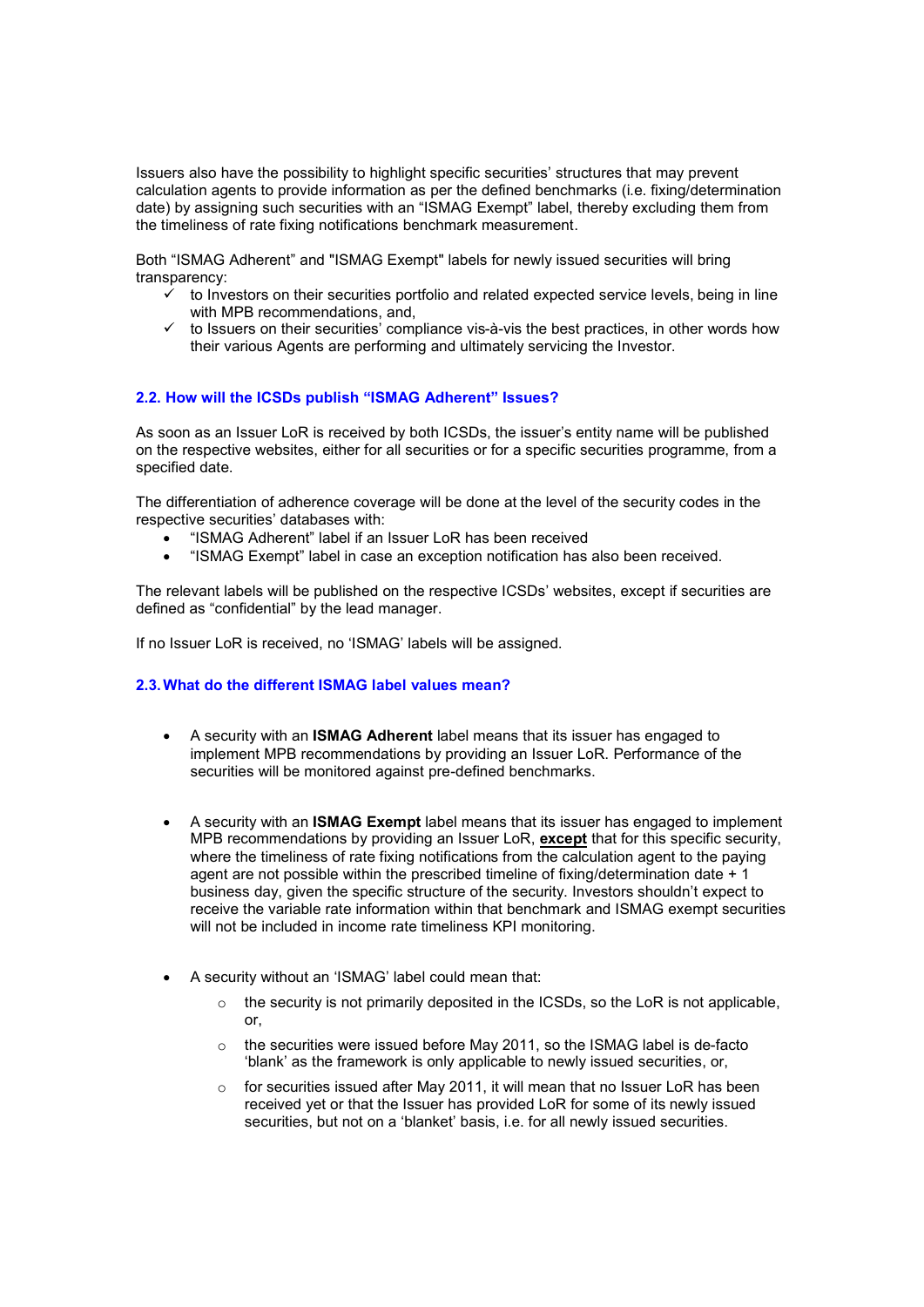### **2.4. Why should an Issuer's Agent adhere to the framework by sending an Issuer Agent Letter of Representation (LoR) to both ICSDs?**

By doing so, the Issuer's Agent will market its engagement to implement 'best of class' practices described in the MPB on securities it does/will service.

The Issuer's Agent relates to any capacity it may play, e.g. Paying Agent, Issuing and Paying Agent, Fiscal Agent, Corporate Action Agent, Calculation/Determination agent, Lead Manager, Arranger, Dealer, Legal Counsel, etc. They have the option to provide a blanket letter for their relevant role that will be applicable for all ISMAG labelled securities it (will) service.

As soon as an Issuer Agent LoR is received, this agent's entity name will be published on both ICSDs' websites, but not directly linked to any specific Issuers' securities.

# **2.5. If the Issuer sends an Issuer LoR, but one or more of the Agents does not send an Issuer Agent LoR will the Securities still be 'ISMAG' labelled'?**

Yes. The ICSDs will assign the "ISMAG" label based on the Issuer's LoR.

The ICSDs will not reconcile that each or every relevant servicing agent has signed an Issuer Agent LoR. As such, the Issuer will need to monitor this with its' agents and take relevant actions to create the conditions for its' agents to be able to comply with the applicable recommendations as noted in the LoR.

## **2.6. Does the Issuer or Issuer Agents' LoRs create specific legal obligations on adherent Issuers and Issuer Agents?**

As stated in each LoR, "this is not legally binding nor enforceable nor does it create any contractual relationship" between signing parties. The LoR itself is a commitment, an engagement of the Issuer and/or it's Agents which might be, at each parties' discretion, reflected in underlying contractual arrangements.

## **2.7. Could agreeing to implement MPB recommendations through Issuer Agent LoR create inconsistency, uncertainty and increase exposure in such instances with Agent's obligations set out in their legal documentation with Issuers?**

Issuers might decide to change their programme documents, term sheets, final terms, etc., and perhaps also amend agency or service level agreements to enable all their agents to implement recommendations detailed in the MPB.

The purpose of the MPB is to document current end-to-end best practices that increase efficiency and reduce risks for all servicing intermediaries, especially for Issuer Agents, so it shouldn't create inconsistency, uncertainty nor increase exposure, but the contrary.

## **2.8. By signing the LoR, Issuers and their Agents are agreeing not only to comply with the version of the MPB as at that date (currently February 2011) but also automatically to amendments from time to time?**

Updates will not be carried out without prior notification and consultation with the ISMAG. Future changes should be very limited to ensure accuracy and adequacy of the MPB recommendations with future asset servicing requirements or regulatory changes.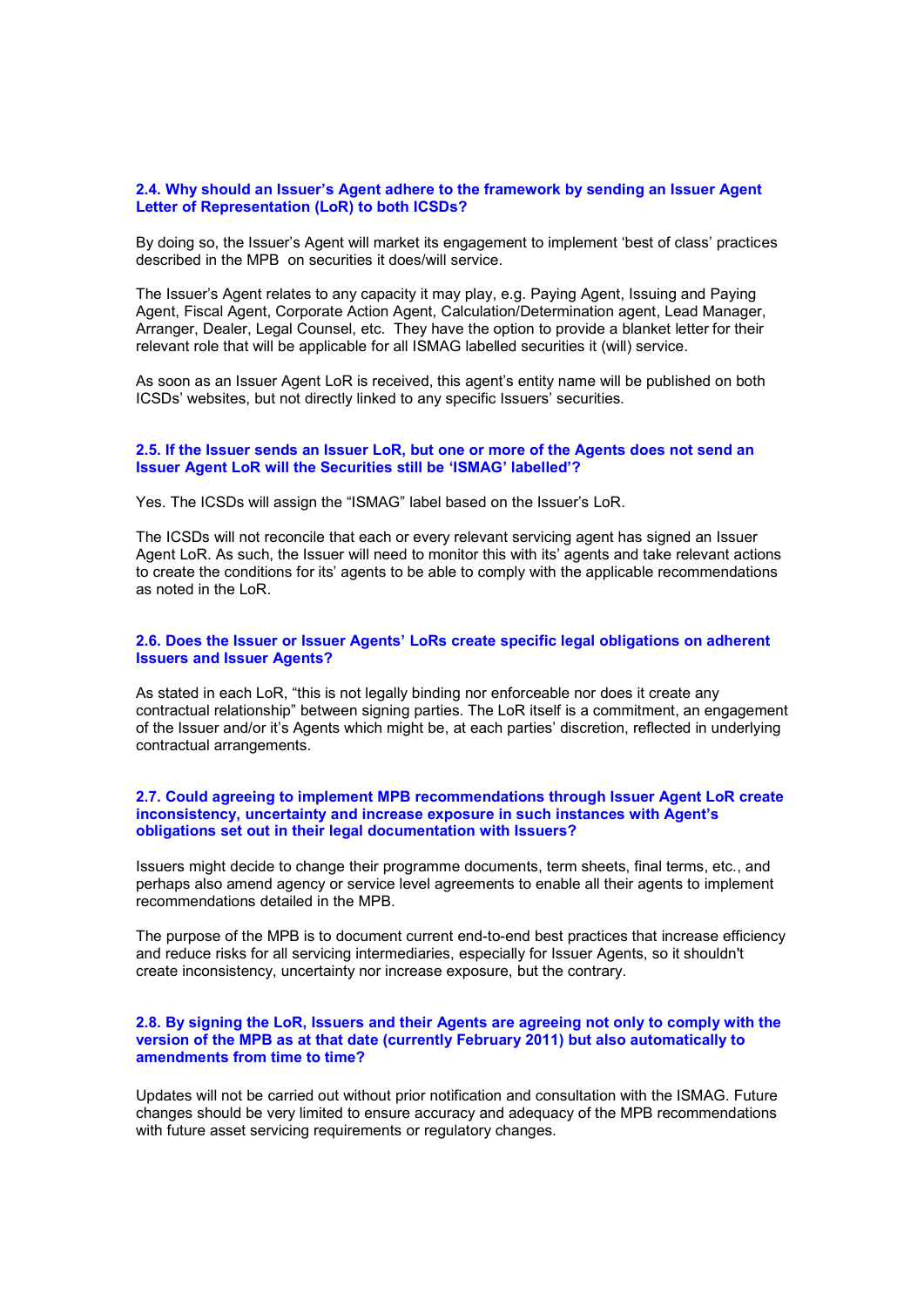#### **2.9. Can Issuers and/or Issuer Agents cease their LoR engagements?**

Should Issuers and/or their Agents wish to cease their practice of complying with the MPB, either in whole or in part, a Revocation Request should be provided to both ICSDs. Any labels assigned to securities or agents will then be removed.

### **2.10. Could the voluntary market framework adherence become mandatory?**

Adherence could become mandatory by the end of 2012 should the adherence level of newly issued securities in 2011 be below 50% at the end of 2011. This is the reason why market awareness is so important in 2011 and why ISMAG needs the support of all international market players to promote the recommendations to high volume issuers and their agents.

The exact basis for the mandatory scheme is still to be defined, i.e. explicit with an Issuer LoR (as for DTCC eligibility) or implicit (de-facto) by requiring ICSD's eligibility, an Issuer will be deemed to have signed the issuer LoR for all newly issued securities, also seen in DTCC.

### **2.11. What is the Market's view on the framework?**

Market and ISMAG members are supportive on the principle to improve market performance by fostering implementation of best practices, but there are divergent views on how these principles should be applied. The PMO presented the ICSDs' view to the Members for the 'starting point' in the framework during their February 2011 meeting and is addressing the concerns and points raised in this and subsequent discussions.

That said, there is an agreement in place and respective Letters of Representation have been signed beginning of May 2011 by:

\* issuers' agents: BNP Paribas Securities Services, Luxembourg Citi Agency & Trust (GTS), London Lucid Issuer Services Limited Bondholder Communications Group LLC

\* issuers European Investment Bank (EARNs Programme) KfW announced their support and will sign their LoR when their yearly programme update is complete.

Other Issuers and Agents are undertaking a review of the respective letters with a view to providing signed versions in the near future.

The PMO welcomes feedback from the wider Issuing and Agent community on the content of the letters to enable them to create a more widely acceptable content whilst still in the voluntary phase.

The PMO continue to discuss with Issuers, Agents and legal counsels globally, to promote the ISMAG recommendations, Market Practice Book and the market framework for wider adoption.

# **III. MARKET FRAMEWORK – COMPLIANCE**

**3.1. Which KPIs are monitored?**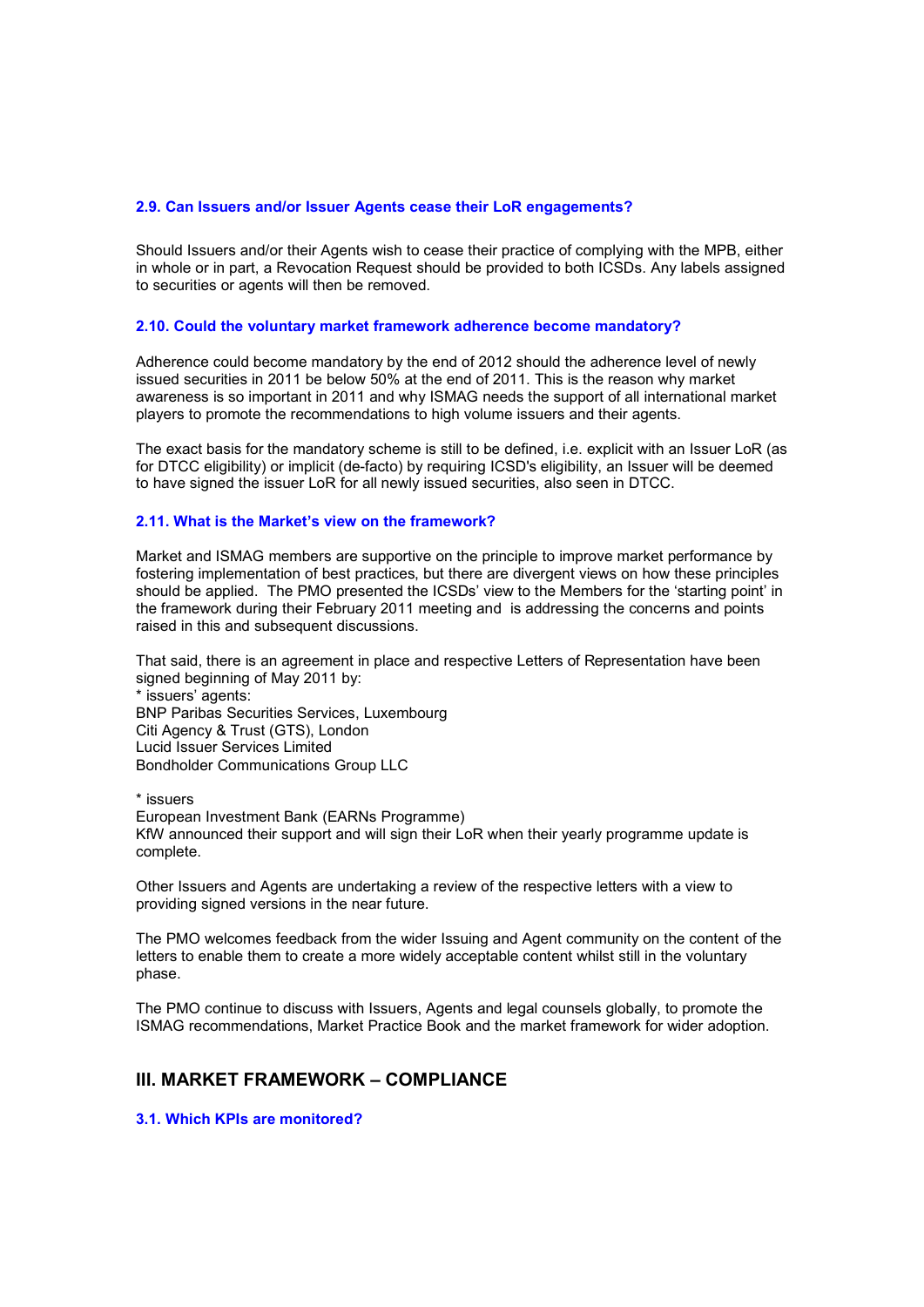Currently, there are 3 KPIs for which specific yearly targeted benchmarks have been defined by ISMAG. Those are:

- 1. The receipt, by the ICSDs, of the securities' final documentation by issue/closing date + 1 Business Day (from the Issuing & Paying Agent in case of issuance under programme or from the Lead Manager for securities issued on a stand alone basis);
- 2. The receipt, by the Paying Agent, of the rate fixing notification, at the latest on fixing/determination date + 1 Business Day from the Calculation Agents;
- 3. The number of reversals and their detection timing after the payment date by the reversals originator.

The levels of compliance will not be made public.

#### **3.2. How will compliance against the KPIs be monitored?**

There are multiple agents appointed on a security and how each agent is assessed based on its particular agency role, especially where one agent relies on another, or where an agent relies on the Issuers performance is unclear.

It is important to have a significant adherence level in the market as it reflects the engagement of the different parties. More importantly, this engagement must translate into improved behaviour and performance of the relevant securities, leading to a higher level of investor satisfaction.

Each downstream party should monitor its upstream counterpart for ISMAG labelled securities to ensure adequate awareness and implementation of the MPB recommendations. The purpose is to move from a information "pull model" from downstream parties, to a "push model" from upstream parties to increase information coverage, timeliness and accuracy.

Each party will be monitored for its own responsibility. As such, KPIs are built to monitor the "originator" of information, e.g. Calculation Agent performance is monitored by Paying Agents for the timeliness of rate fixing, Lead Managers or Issuing and Paying agents are monitored by the ICSDs for the final documentation availability, etc.

### **3.3. How will KPI results be aggregated to assess 'ISMAG' compliance?**

KPI results will not be aggregated; each KPI will be monitored distinctly vis-à-vis the MPB recommendations and the targeted benchmarks.

## **3.3. What are the potential implications of under performing compliance levels for adherent Issuers and Agents?**

Reporting will be established to adherent Issuers on their ISMAG labelled securities performance vis-à-vis the MPB recommendations and the targeted benchmarks. The same will be done with relevant servicing Agents, and where necessary, follow-up tripartite discussions will take place to develop action plans to further improve performance against the KPI benchmarks.

The level of compliance will only be shared with relevant Issuers and Agents to provide transparency on their respective performance levels in order to improve their servicing performance and quality towards investors. The levels of compliance will not be made public.